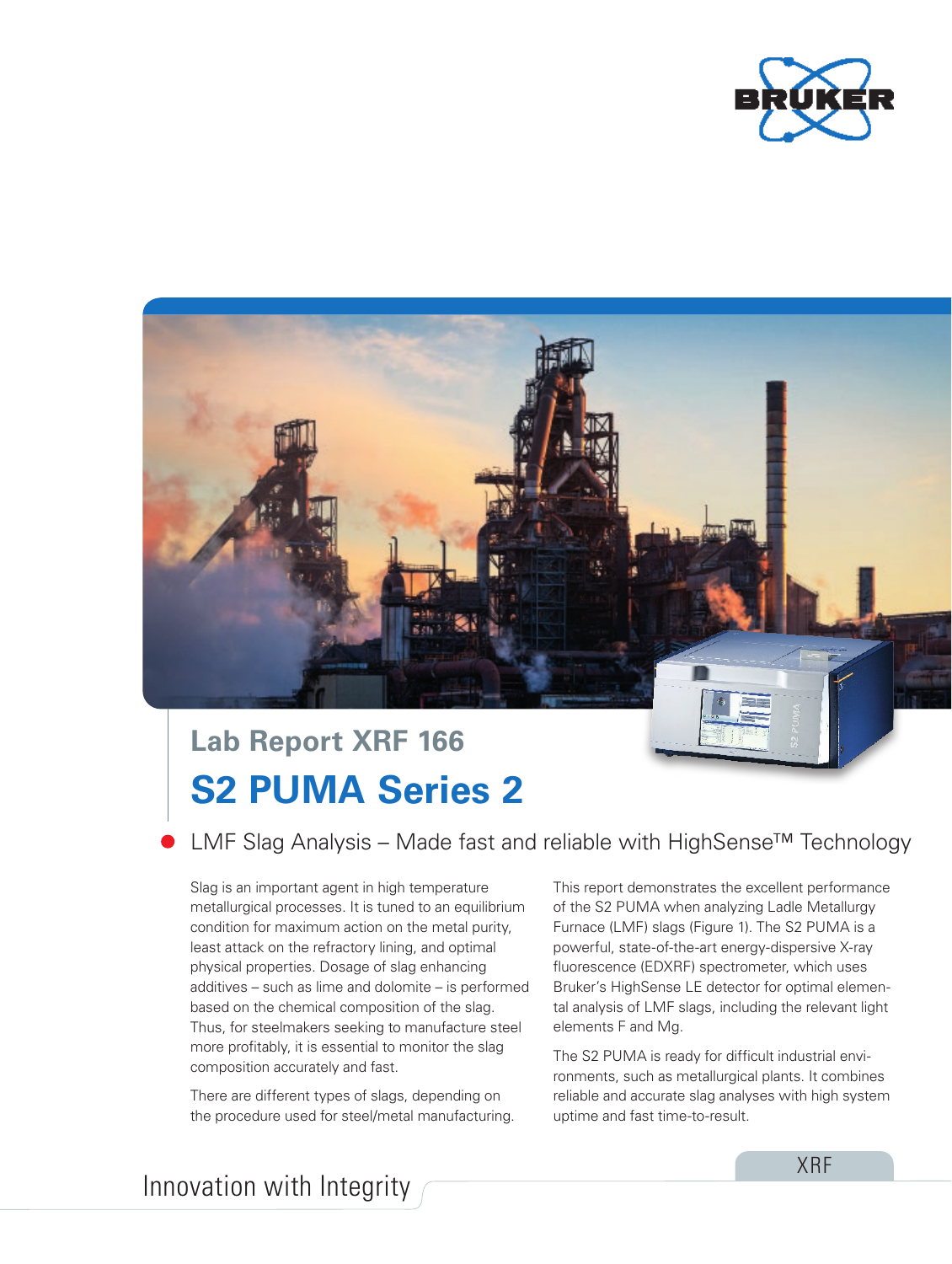### **S2 PUMA: Made for industrial Applications**

The S2 PUMA is ready for challenging industrial environments. High system uptime is ensured by SampleCare™ technology, high-duty air filters, sturdy design, and overall high quality components. The integrated vacuum mode minimizes the operational costs when compared to XRF systems with helium mode only. The ergonomic TouchControl™ interface and the intuitive SPECTRA.ELEMENTS software make process control a simple task.



Figure 1: Molten iron poured from ladle into melting furnace.

# **S2 PUMA Series 2 with HighSense™ Technology**

The HighSense package of the S2 PUMA combines state-of-the-art Silicon Drift Detector (SDD) and X-ray tube technology with a closely coupled beam path. The modern, long-life time HighSense X-ray tube enables ideal sample excitation. The fast electronics and the high counts rates of the HighSense detector series unleash the true 50 W power of the S2 PUMA. The light element version of the detector – the HighSense LE – uses an ultra-thin high-transmission window for optimal detection of light elements such as F. An easy to replace detector cap adds an extra level of safety for high uptime and low maintenance.

## **Sample Preparation**

The slag samples were crushed and the remaining metallic iron was removed with a magnet before grinding. The slag powders were pressed to pellets by using 15 g of sample material and 1 g grinding aid. The key advantage of pressed pellets when compared to fused beads is the fast and simple procedure. Careful pellet preparation enables high repeatability and reliability, in particular for minor and trace element analysis.

## **Calibration and Analysis**

The analytical conditions were optimized for high sample throughput; i.e., we used a single analytical range to avoid time-consuming changes of beam filter, voltage, and/or current (Table 1). The analyses were conducted in vacuum mode for best analytical performance and lowest cost of operation (no helium required!).

For the calibration, we used a set of 33 certified and secondary reference materials. The elements and the compositional range covered by the calibration are listed in Table 2. A typical calibration curve is displayed in Figure 2. Calibration peaks for Mg, Al, and Si are shown in Figure 3.

## **Repeatability, Precision, and Accuracy**

A repetition test demonstrates the excellent precision and accuracy of the S2 PUMA for LMF slag analysis (Table 3). The samples were unloaded and reloaded between the measurements.

Equipped with the HighSense LE detector, the S2 PUMA achieves this outstanding performance – even for light elements and with a single analytical range (Table 1) – in just **2 minutes** counting time!

#### Table 1: Analytical conditions

| ∣ Elements                          | Voltage<br><b>IkV1</b> | <b>Current</b><br>$[m$ Al | <b>Measurement</b><br>time [s] | <b>Beam Filter</b> | <b>Mode</b> |
|-------------------------------------|------------------------|---------------------------|--------------------------------|--------------------|-------------|
| F, Mg, Al, Si, P, S, Ca, Ti, Mn, Fe | 20                     | automatic*                | 120                            | none               | Vacuum      |

\*Current is maximized automatically for best count statistics.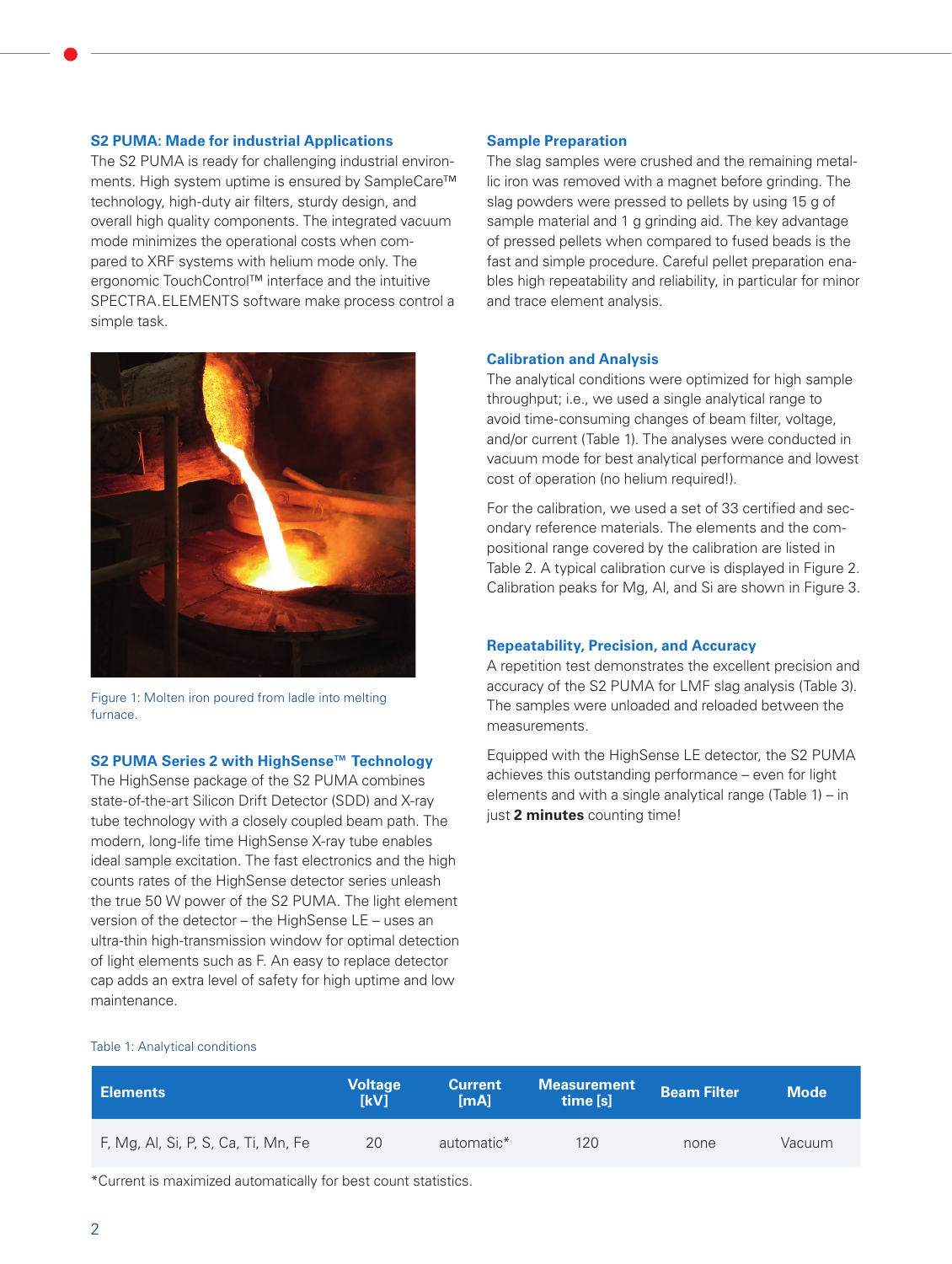

Figure 2: Calibration curve for  $\mathsf{Al}_2\mathsf{O}_3$ . The plot was produced by Bruker's SPECTRA.ELEMENTS software.



Figure 3: Calibration peaks for Mg Kα1, Al Kα1 and Si Kα1. The plot was produced by Bruker's SPECTRA.ELEMENTS software.